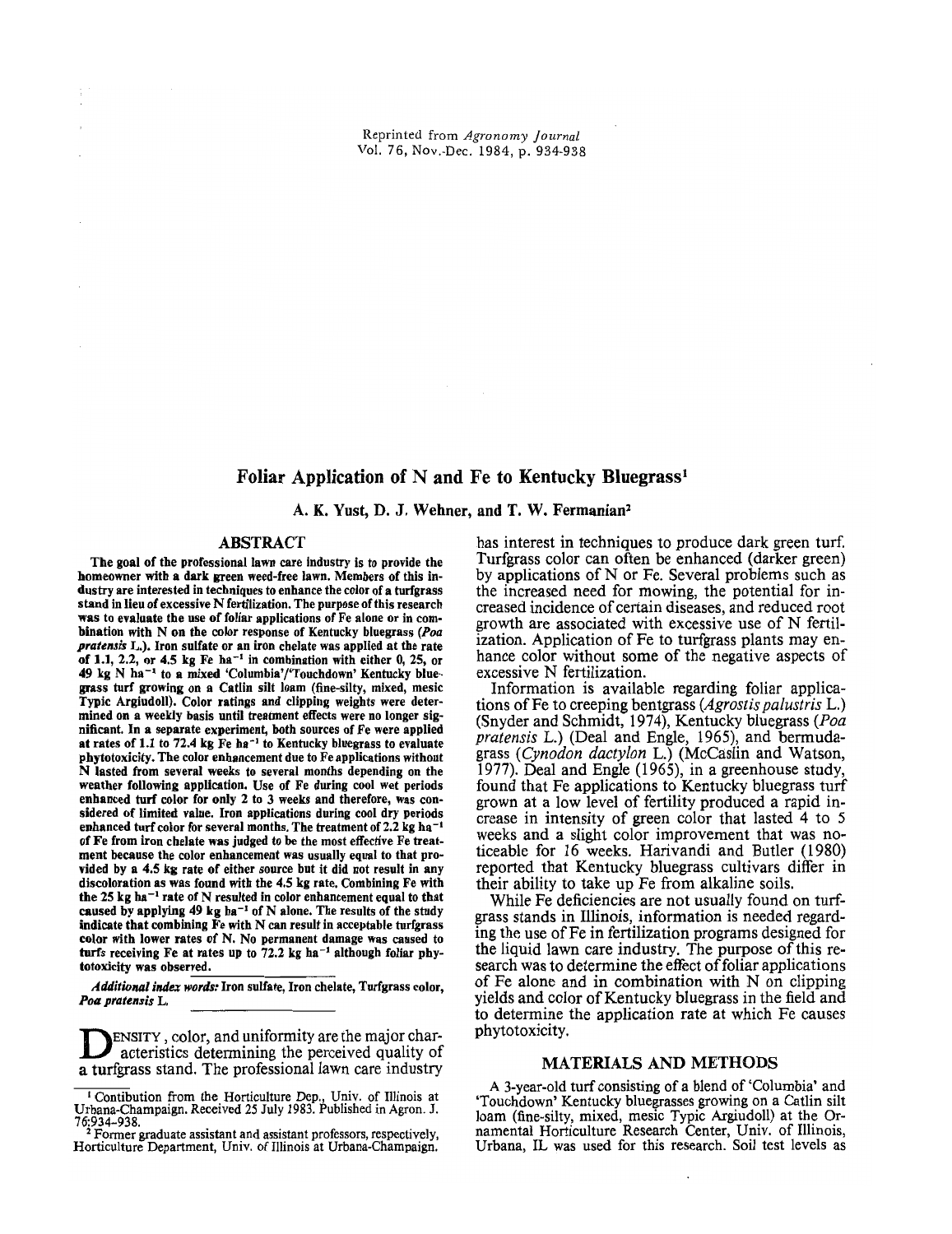determined by the soil testing laboratory at the Univ. of Illinois were: pH, 5.9; P, 95.2 kg ha<sup>-1</sup>; K, 530 kg ha<sup>-1</sup>; and Fe,  $242$  kg ha<sup>-1</sup>.

### Effect of Fe and N Application on Color and Growth of Kentucky Bluegrass

Two identical sets of plots were used for this experiment. One set of plots received treatment applications on the following dates: 25 July, I Oct. 1980 and 21 Apr., 17 June, 18 Aug., and 3 Oct. 1981. The second set of plots received a single treatment application on 2 Oct. 1980. A randomized complete block design with a factorial arrangement of treatments and three replications was used with plot size of 2.73 m<sup>2</sup>.

Treatments consisted of foliar applications of iron sulfate (Mallinkrodt Analytical Reagent ferrous sulfate FeSO<sub>4</sub> 7H<sub>2</sub>O) or iron chelate (Ciba Giegy's Sequestrene 330, 10% Fe, chelating agent sodium diethylenetriaminepentaacetic acid) at rates of 0, 1.1, 2.2, or 4.5 kg Fe ha<sup>-1</sup> (referred to as 1, 2, or 4 FeS for iron sulfate and 1, 2, or 4 FeC for iron chelate) combined with N at 0, 25, or 49 kg ha<sup>-1</sup> (referred to as  $25$ Nand 49 N).

The N source used was urea (46-0-0). Treatments were applied in solution with water at a spray volume of 1416 L  $ha^{-1}$  using a  $CO_2$ -pressured backpack sprayer.

Turfgrass color was rated 1 day after the application of treatments and then weekly until no differences in color were apparent between check and treated plots. A 1 to 9 scale with 1 indicating light yellow and 9 indicating dark green turf was used for rating color. Plots were mowed weekly at a height of 3.8 cm. Clippings were collected from a  $0.66$  m<sup>2</sup> area, dried, and weighed. Total chlorophyll content of the turfgrass clippings was determined on subsamples on selected dates through extraction in an ethanol-water solution according to the procedure of Madison and Anderson (1963) and quantified colorometrically according to the procedure of Comar and Zscheile (1942). On selected dates, dried clippings were analyzed for Fe content by atomic absorbtion spectrophotometry after wet digestion (Maynard et aI., 1980, 1981).

All data were subjected to an analysis of variance (AN-OVA). The treatment sum of squares on each rating date was partitioned into N effects, Fe effects, and the  $N \times F$ e interaction. The sum of squares for N level was partitioned into linear and quadratic components. The sum of squares due to Fe treatment was partitioned using single degree of freedom contrasts as follows: no Fe vs. Fe treatments, iron chelate vs. iron sulfate, and linear and quadratic components of both iron sulfate and iron chelate. The  $N \times F$ e interaction was significant on 26 July 1980 (1 day after the 25 July treatment application) and 2 Oct. 1980 (1 day after the 1 October treatment application) when the turf showed a variable response to FE but no response to N. The  $N \times F$ e interaction was also significant on three other rating dates where there was a small change in the color ratings between Fe treatments among N levels. Because the  $N \times F$ e interaction was significant on only 5 of the 29 dates reported in the tables, no attempt was made to further analyze the interaction.

## Phytotoxicity of Iron Sulfate and Iron Chelate

An adjacent and identical turfgrass stand was used for the phytotoxicity evaluation. Iron chelate and iron sulfate were applied on 6 Sept. 1981 at the rates of 1.1,2.2,4.5, 9.0, 11.2, 17.9, 35.8, and 71.7 kg Fe ha<sup>-1</sup>. Two weeks prior to application of treatments, the experimental site was fertilized with  $25 \text{ kg}$  ha<sup>-1</sup> of N from a granular 18-5-9. The treatments were applied in water at  $141\bar{6}$  L ha<sup>-1</sup> using a CO<sub>2</sub>-pressured backpack sprayer. Phytotoxicity was evaluated 24 h after treatment and weekly for the next 2 weeks by visually rating the plots for percent injury.

Table 1. Average weekly high and low temperature and total precipitation for the time period following each spray when treatment effects were significant.

|                       | Week after application |    |    |                  |    |    |    |      |    |                |  |
|-----------------------|------------------------|----|----|------------------|----|----|----|------|----|----------------|--|
| Weather<br>statistic  | 1                      | 2  | 3  | 4                | 5  | 6  | 7  | 8    | 9  | 10             |  |
| 25 July 1980          |                        |    |    |                  |    |    |    |      |    |                |  |
| High (°C)             | 29                     | 31 | 32 | 29               |    |    |    |      |    |                |  |
| Low (°C)              | 18                     | 20 | 19 | 19               | -- |    |    |      | -- |                |  |
| Precipitation (mm) 23 |                        | 6  | 51 | 44               |    |    |    |      |    |                |  |
| 1 Oct. 1980†          |                        |    |    |                  |    |    |    |      |    |                |  |
| High (°C)             | 19                     | 21 | 19 | 10               | 14 | 15 | 10 | 7    | 6  | 9              |  |
| Low (°C)              | 5                      | 5  | 8  | $\boldsymbol{2}$ | 1  | 3  | 1  | $-2$ | -7 | $\overline{2}$ |  |
| Precipitation (mm)    | 15                     | 2  | 16 | 24               | 0  | 0  | 3  | 8    | 31 | 29             |  |
| 20 Apr. 1981          |                        |    |    |                  |    |    |    |      |    |                |  |
| High (°C)             | 17                     | 21 | 19 | 17               |    |    |    |      |    |                |  |
| Low (°C)              | 6                      | 10 | 7  | 7                |    |    |    |      |    |                |  |
| Precipitation (mm) 21 |                        | 25 | 67 | 50               | -- |    |    |      |    |                |  |

t Weather following 2 Oct. 1980 application identical to that following 1 Oct. 1980 application except no precipitation in Week 1.

Data from this experiment was subjected to an analysis of variance where the treatment sum of squares was partitioned into a source, rate, and source  $\times$  rate effect. A regression equation was generated to characterize the effect of Fe rate on turfgrass phytotoxicity for the ratings taken 1 day after treatment application.

#### RESULTS

Application of the Fe and N treatments to Kentucky bluegrass enhanced turfgrass color from several weeks to several months depending on the growing conditions after treatment. The color enhancement lasted longest after the 2 Oct. 1980 spray when cool, dry weather followed treatment; color enhancement was brief after the 20 Apr. 1981 application which was followed by very wet weather. The trends in color enhancement due to treatment application for the seven application dates can be illustrated by data from the 25 July, 1 Oct., 2 Oct. 1980, and 20 Apr. 1981 spray dates. A summary of the weather conditions following each of these spray dates is presented in Table 1.

## 25 July 1980 Application

Color ratings for a 27-day period following the 25 July 1980 application are presented in Table 2. There were no significant differences in color due to treatment after the 21 August rating date. Color enhancement due to Fe was evident  $\overline{1}$  day after application and lasted until 15 August (3 weeks). Nitrogen enhanced turfgrass color until 21 August with higher color ratings assigned to turf receiving 49 N vs. 25 N. The short period of color enhancement due to N application was attributed to the unusually wet weater during this time period. On all dates, turf receiving 25 N in combination with any rate of Fe received color ratings numerically equal to or higher than turf receiving 49 N only. Except for the 26 July rating, there was no difference in color response due to the sulfate source compared to the chelate source. There was a significant FeS rate response evident on 26 July, 31 July, and 7 August while there was a significant FeC rate response only on 26 July.

Clipping weights for three dates after the 25 July treatment (Table 3) indicate that there was no signif $\cdot$  $\frac{1}{1}$ 

 $\bar{\beta}$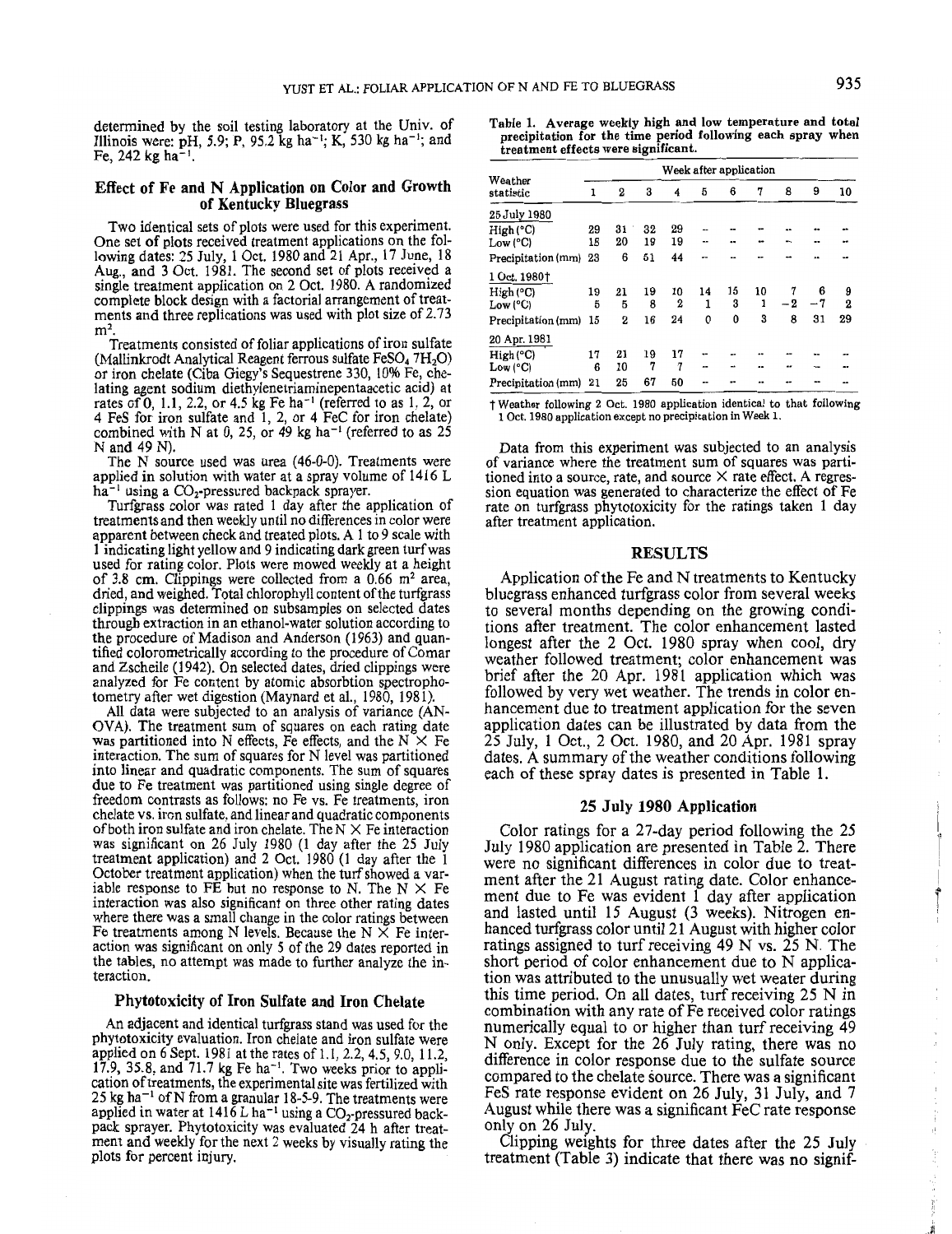Table 2. Color rating of Kentucky bluegrass treated with Fe and N fertilizer combinations on 25 July 1980. Color rating is the mean of three replications rated on a 1 to 9 scale with  $9 =$  dark green and  $1 =$  light yellow.

#### Table 3. Clipping yield of Kentucky bluegrass treated with Fe and N fertilizer combinations on 25 July 1980. Clipping yield is the mean of three replications expressed on a dry weight basis.

|                             | Date (Days after application) |                |      |                                      |      |  |  |  |  |
|-----------------------------|-------------------------------|----------------|------|--------------------------------------|------|--|--|--|--|
| Treatment†                  | 26 July<br>(1)                | 31 July<br>(6) | (13) | 7 August 15 August 21 August<br>(21) | (27) |  |  |  |  |
| Check                       | 5.0                           | 6.3            | 6.3  | 7.0                                  | 6.7  |  |  |  |  |
| 1 FeS                       | 6.7                           | 7.0            | 7.0  | 8.3                                  | 7.3  |  |  |  |  |
| 2 FeS                       | 6.7                           | 6.7            | 7.7  | 8.7                                  | 6.7  |  |  |  |  |
| 4 FeS                       | 8.0                           | 8.0            | 8.0  | 8.7                                  | 7.3  |  |  |  |  |
| $1 \,\mathrm{FeC}$          | 7.3                           | 7.0            | 7.7  | 8.7                                  | 7.0  |  |  |  |  |
| $2 \text{ FeC}$             | 7.3                           | 7.7            | 8.0  | 8.0                                  | 7.3  |  |  |  |  |
| 4 FeC                       | 9.0                           | 8.0            | 8.0  | 8.0                                  | 7.0  |  |  |  |  |
| 25 N                        | 5.3                           | 7.0            | 7.3  | 8.0                                  | 8.0  |  |  |  |  |
| 25 N/1 FeS                  | 6.7                           | 8.3            | 8.7  | 9.0                                  | 8.0  |  |  |  |  |
| 25 N/2 FeS                  | 7.0                           | 8.3            | 8.7  | 8.3                                  | 8.0  |  |  |  |  |
| 25 N/4 FeS                  | 7.3                           | 9.0            | 9.0  | 8.7                                  | 8.0  |  |  |  |  |
| 25 N/1 FeC                  | 7.3                           | 8.7            | 9.0  | 8.3                                  | 7.7  |  |  |  |  |
| 25 N/2 FeC                  | 9.0                           | 8.7            | 9.0  | 8.3                                  | 8.0  |  |  |  |  |
| 25 N/4 FeC                  | 9.0                           | 8.7            | 8.7  | 9.0                                  | 7.7  |  |  |  |  |
| 49 N                        | 5.3                           | 8.0            | 8.3  | 8.3                                  | 8.3  |  |  |  |  |
| 49 N/1 FeS                  | 5.3                           | 8.3            | 9.0  | 8.3                                  | 8.3  |  |  |  |  |
| 49 N/2 FeS                  | 7.0                           | 8.7            | 9.0  | 9.0                                  | 8.7  |  |  |  |  |
| 49 N/4 FeS                  | 7.7                           | 8.7            | 9.0  | 8.7                                  | 8.7  |  |  |  |  |
| 49 N/1 FeC                  | 7.3                           | 9.0            | 9.0  | 9.0                                  | 8.0  |  |  |  |  |
| 49 N/2 FeC                  | 7.7                           | 9.0            | 9,0  | 9.0                                  | 8.3  |  |  |  |  |
| 49 N/4 FeC                  | 9.0                           | 9.0            | 9.0  | 9.0                                  | 8.3  |  |  |  |  |
| CV(%)                       | 7.1                           | 7.3            | 5.4  | 7.2                                  | 6.6  |  |  |  |  |
| $N_1$ ‡                     | NS                            | **             | **   | **                                   | **   |  |  |  |  |
| $N_{Q}$ ‡                   | *                             | **             | **   | NS                                   | NS   |  |  |  |  |
| No Fe vs. Fe                |                               |                |      |                                      |      |  |  |  |  |
| treatments                  | **                            | **             | **   | **                                   | NS   |  |  |  |  |
| Chelate vs. sulfate         | **                            | NS             | NS   | NS                                   | NS   |  |  |  |  |
| $\mathrm{FeS_{L}}$          | **                            | ۰              | ۰    | <b>NS</b>                            | NS   |  |  |  |  |
| $\mathrm{FeS}_{\mathrm{Q}}$ | NS                            | NS             | NS   | NS                                   | NS   |  |  |  |  |
| $\mathbf{FeC}_{\mathrm{L}}$ | **                            | NS             | NS   | NS                                   | NS   |  |  |  |  |
| $FeC_Q$                     | NS                            | NS             | NS   | NS                                   | NS   |  |  |  |  |

\*,\*\* Significant at 0.05 and 0.01 levels, respectively.

 $\dagger$  Treatment code: FeS = iron sulfate; FeC = iron chelate; 1, 2, 4 = 1.1, 2.2, 4.5 kg Fe ha<sup>-1</sup>; 25, 49 = 25, 49 kg N ha<sup>-1</sup>.

 $\ddagger L$  = linear component, Q = quadratic component, CV = coefficient of variation.

icant effect on growth due to Fe application. Because of the trend for clipping weights to follow N level, clipping weights will not be presented for the other spray dates. Chlorophyll content had a significant correlation with color ratings on all dates after the 25 July spray when both were measured (correlation coefficients of 0.86, 0.82, and 0.61 for 31 July, 7 August, and 21 August, respectively, all significant at  $P=0.01$ ). Color ratings only will be presented for the remaining spray dates. Yust (1982) has previously reported that tissue Fe content did not correlate with color ratings. The lack of a significant correlation between plant color and Fe content has been reported (Bennett, 1945; Linder and Harley, 1944).

## 1 Oct. 1980 Application

Within 1 h of the 1 October application of treatments, 1.50 cm of precipitation fell on the test plots. Nitrogen level had a significant effect on turf color for this test period but the effect of Fe was not persistent (Table 4). A color response due to Fe was evident until 22 October and during the period 7 to 11 November. Wet weather prior to the 22 October and 1 November rating dates probably affected the Fe-induced color response. On most rating dates after the 1 October application, there was no effect due to rate of Fe appli-

|                             | Date (Days after application) |                      |                |  |  |  |  |  |  |
|-----------------------------|-------------------------------|----------------------|----------------|--|--|--|--|--|--|
| Treatment†                  | $31$ July $(6)$               | 7 August (13)        | 21 August (27) |  |  |  |  |  |  |
|                             |                               | g plot <sup>-1</sup> |                |  |  |  |  |  |  |
| Check                       | 8.6                           | 8.2                  | 15.3           |  |  |  |  |  |  |
| 1 FeS                       | 8.4                           | 10.1                 | 18.6           |  |  |  |  |  |  |
| 2 FeS                       | 9.3                           | 9.3                  | 19.0           |  |  |  |  |  |  |
| 4 FeS                       | 11.3                          | 11.8                 | 18.6           |  |  |  |  |  |  |
| 1 FeC                       | 8.2                           | 9.7                  | 17.1           |  |  |  |  |  |  |
| $2 \text{ FeC}$             | 11.0                          | 10.8                 | 18.9           |  |  |  |  |  |  |
| 4 FeC                       | 11.1                          | 12.4                 | 22.0           |  |  |  |  |  |  |
| 25 N                        | 14.8                          | 15.1                 | 27.1           |  |  |  |  |  |  |
| 25 N/1 FeS                  | 14.9                          | 15.1                 | 26.2           |  |  |  |  |  |  |
| 25 N/2 FeS                  | 14.0                          | 14.5                 | 23.5           |  |  |  |  |  |  |
| 25 N/4 FeS                  | 14.2                          | 16.6                 | 27.0           |  |  |  |  |  |  |
| 25 N/1 FeC                  | 14.5                          | 16.2                 | 27.3           |  |  |  |  |  |  |
| 25 N/2 FeC                  | 13.8                          | 17.3                 | 30.3           |  |  |  |  |  |  |
| 25 N/4 FeC                  | 11.6                          | 13.3                 | 22.6           |  |  |  |  |  |  |
| 49 N                        | 16.3                          | 18.9                 | 33.8           |  |  |  |  |  |  |
| 49 N/1 FeS                  | 13.5                          | 17.8                 | 29.2           |  |  |  |  |  |  |
| 49 N/2 FeS                  | 13.0                          | 17.2                 | 31.0           |  |  |  |  |  |  |
| 49 N/4 FeS                  | 11.4                          | 17.1                 | 27.6           |  |  |  |  |  |  |
| 49 N/1 FeC                  | 14.5                          | 17.2                 | 30.0           |  |  |  |  |  |  |
| 49 N/2 FeC                  | 14.2                          | 17.2                 | 31.0           |  |  |  |  |  |  |
| 49 N/4 FeC                  | 11.2                          | 16.1                 | 27.2           |  |  |  |  |  |  |
| CV(%)                       | 16.4                          | 12.5                 | 16.0           |  |  |  |  |  |  |
| $N_L$ ‡                     | **                            | **                   | **             |  |  |  |  |  |  |
| No‡                         | **                            | **                   | NS             |  |  |  |  |  |  |
| No Fe vs. Fe                |                               |                      |                |  |  |  |  |  |  |
| treatments                  | $_{\rm NS}$                   | NS                   | NS             |  |  |  |  |  |  |
| Chelate vs. sulfate         | NS                            | NS                   | NS             |  |  |  |  |  |  |
| $FeS_L$                     | NS                            | <b>NS</b>            | NS             |  |  |  |  |  |  |
| $\mathrm{FeS}_{\mathrm{Q}}$ | NS                            | NS                   | <b>NS</b>      |  |  |  |  |  |  |
| $_{\rm FeC_L}$              | <b>NS</b>                     | NS                   | NS             |  |  |  |  |  |  |
| $FeC_Q$                     | NS                            | NS                   | NS             |  |  |  |  |  |  |
|                             |                               |                      |                |  |  |  |  |  |  |

 $*$  Significant at 0.05 and 0.01 levels, respectively.

 $\dagger$  Treatment code: FeS = iron sulfate; FeC = iron chelate; 1, 2, 4 = 1.1, 2.2, 4.5 kg Fe ha<sup>-1</sup>; 25, 49 = 25, 49 kg N ha<sup>-1</sup>.

 $\ddagger$  L = linear component, Q = quadratic component, CV = coefficient of variation.

cation. Apparently, the rainfall immediately after treatment application reduced Fe uptake and altered the effect of Fe rate on the color of the turf:

## 2 Oct. 1980 Application

Because of the rainfall following the 1 October application, an application of treatments was made to an adjacent set of plots on 2 Oct. 1980. Color enhancement due to Fe application lasted for several months after the 2 October spray. The color response due to Fe treatments was still apparent on 6 December and into the following spring (Table 5). Unlike the 1 October test period, there was rate response for both the chelate and sulfate sources. In addition, the chelate source enhanced turfgrass color more than the sulfate source. On most of the rating dates following the 2 October treatment, the turf treated with 25 N in combination with 2 FeS 4 FeS, 2 FeC, or 4 FeC received color ratings similar to the turf treated with 49 N.

#### 20 Apr. 1981 Application

Turfgrass color enhancement due to treatments of N and Fe was brief after the 20 Apr. 1981 spray; by 27 May, there were no significant effects on color. Between  $\overline{8}$  and  $\overline{20}$  May (Table 6), the effects of Fe on color dissipated.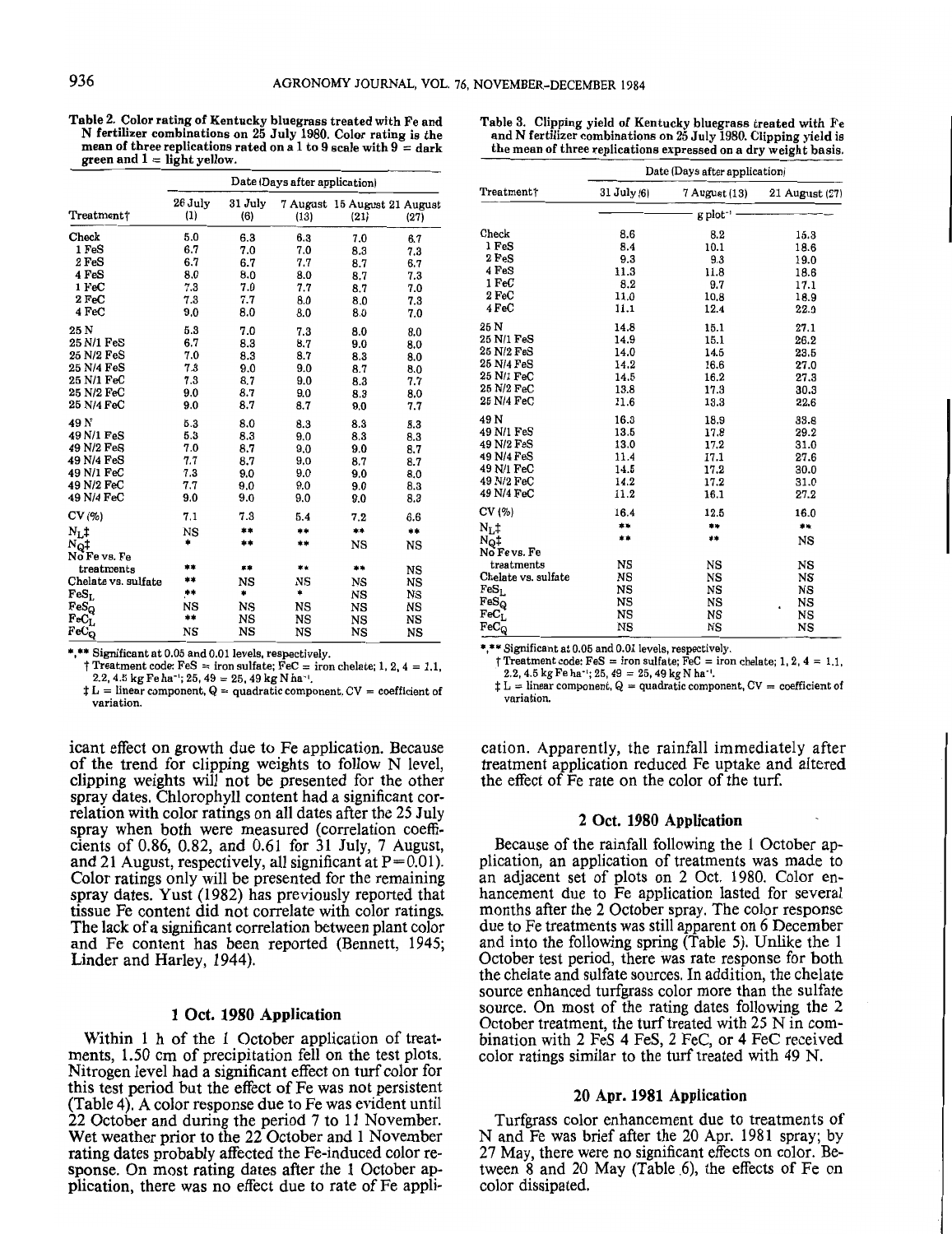| $\cdots$                          | Date (Days after application) |            |                  |                                       |       |           |                          |             |      |                            |
|-----------------------------------|-------------------------------|------------|------------------|---------------------------------------|-------|-----------|--------------------------|-------------|------|----------------------------|
|                                   |                               |            |                  | 1980                                  |       |           |                          |             |      | 1981                       |
| Treatment+                        | $2$ Oct. $(1)$                | 8 Oct. (7) |                  | 15 Oct. (14) 22 Oct. (21) 1 Nov. (31) |       |           | 7 Nov. (37) 11 Nov. (44) | 6 Dec. (66) |      | 4 Apr. (185) 13 Apr. (194) |
| Check                             | 5.7                           | 6.0        | 5.7              | 6.0                                   | 6.3   | 6.0       | 5.3                      | 5.0         | 5.0  | 6.7                        |
| 1 FeS                             | 6.7                           | 6.7        | 6.0              | 6.0                                   | 6.0   | 6.3       | 5.7                      | 5.3         | 5.7  | 7.0                        |
| 2 FeS                             | 7.0                           | 7,3        | 6.0              | 6.0                                   | 6.7   | 7.0       | 5.7                      | 6.0         | 5.7  | 6.7                        |
| 4 FeS                             | 7.3                           | 8.0        | 6.3              | 6.3                                   | 6.7   | 7.0       | 6.0                      | 5.7         | 6.0  | 7.0                        |
| 1 FeC                             | 6.7                           | 7.3        | 6.0              | 6.0                                   | 6.7   | 7.0       | 6.0                      | 5.0         | 5.7  | 7.3                        |
| $2 \text{FeC}$                    | 7.0                           | 7.7        | 6.0              | 6.0                                   | 6.0   | 6.3       | 5.7                      | 5.3         | 5.0  | 7.0                        |
| 4 FeC                             | 7.7                           | 7.3        | 6.3              | 6.7                                   | 6.0   | 6.0       | 5.7                      | 5.0         | 5.3  | 6.7                        |
| 25 N                              | 7.0                           | 7.3        | 7.0              | 7.3                                   | 7.3   | 7.7       | 7.0                      | 6.3         | 5.3  | 7.7                        |
| 25 N/1 FeS                        | 7.7                           | 7.3        | 7.3              | 7.0                                   | 7.3   | 7.7       | 7.3                      | 6.3         | 6.0  | 8.3                        |
| 25 N/2 FeS                        | 8.0                           | 7.3        | 7.7              | 8.0                                   | 8.0   | 8.0       | 7.0                      | 6.3         | 6.0  | 8.0                        |
| 25 N/4 FeS                        | 7.7                           | 7.7        | 7.3              | 8.0                                   | 7.7   | 7.7       | 7.3                      | 6.7         | 5.7  | 8.0                        |
| 25 N/1 FeC                        | 8.0                           | 7.7        | 6.7              | 7.3                                   | 6.7   | 7.3       | 7.0                      | 6.3         | 6.0  | 8.3                        |
| 25 N/2 FeC                        | 7.7                           | 8.0        | 7.7              | 7.7                                   | 7.3   | 7.7       | 7.0                      | 6.3         | 5.3  | 8.0                        |
| 25 N/4 FeC                        | 8.0                           | 7.7        | 8.0              | 8.3                                   | 8.3   | 8.3       | 7.0                      | 6.3         | 5.3  | 7.7                        |
| 49 N                              | 8.0                           | 7.3        | 7.7              | 8.0                                   | 8.0   | 8.0       | 7.7                      | 7.0         | 5.7  | 8.7                        |
| 49 N/1 FeS                        | 8.0                           | 7.7        | 8.0              | 7.7                                   | 7.7   | 8.0       | 7.7                      | 7.0         | 5.3  | 8.0                        |
| 49 N/2 FeS                        | 8.0                           | 7.7        | 8.7              | 8.3                                   | 8.3   | 8.3       | 8.3                      | 7.0         | 6.0  | 9.0                        |
| 49 N/4 FeS                        | 8.0                           | 7.7        | 9.0              | 8.7                                   | 8.3   | 8.7       | 8.0                      | 7.0         | 6.0  | 8.7                        |
| 49 N/1 FeC                        | 8.0                           | 8.0        | 8.0              | 8.3                                   | 8.3   | 8.7       | 8.0                      | 7.0         | 6.3  | 9.0                        |
| 49 N/2 FeC                        | 8.0                           | 7.7        | 8.3              | 8.3                                   | 8.3   | 8.7       | 8.0                      | 7.0         | 6.0  | 9.0                        |
| 49 N/4 FeC                        | 8.0                           | 8.0        | 8.3              | 8.7                                   | 9.0   | 9.0       | 9.0                      | 6.7         | 6.7  | 9.0                        |
| CV (%)                            | 5.8                           | 6.4        | 6.7              | 6.0                                   | 6.9   | 6.9       | 7.6                      | 10.9        | 12.4 | 5.7                        |
| $\rm N_L \ddagger$                | **                            | *          | $\star\star$     | $\approx 1$                           | $***$ | $\star$   | **                       | $\ast\ast$  | *    | **                         |
|                                   | ۰                             | NS         | <b>NS</b>        | $*$                                   | NS    | <b>NS</b> | <b>NS</b>                | <b>NS</b>   | NS   | NS                         |
| Not<br>No Fe vs. Fe treatments    | $\pmb{*}\pmb{*}$              | $\ast$     | $\pmb{*}\pmb{*}$ | NS                                    | NS    | *         | *                        | NS          | NS   | NS                         |
| Chelate vs. sulfate               | <b>NS</b>                     | NS         | NS               | NS                                    | NS    | <b>NS</b> | NS                       | NS          | NS   | NS                         |
| $FeS_L$                           | NS                            | *          | NS               | **                                    | NS    | <b>NS</b> | NS                       | $_{\rm NS}$ | NS   | NS                         |
| $F \in S_Q$                       | NS                            | <b>NS</b>  | NS               | NS                                    | *     | NS        | NS                       | NS          | NS   | NS                         |
| $\mathrm{FeC}^\star_{\mathrm{L}}$ | NS                            | <b>NS</b>  | **               | $***$                                 |       | <b>NS</b> | NS                       | NS          | NS   | $\star$                    |
| $\mathrm{FeC}^{-}_\mathrm{Q}$     | <b>NS</b>                     | NS         | NS               | NS                                    | NS    | NS        | <b>NS</b>                | $_{\rm NS}$ | NS   | $_{\rm NS}$                |

Table 4. Color rating of Kentucky bluegrass treated with Fe and N fertilizer combinations on 1 Oct. 1980. Color rating is the mean of three replications rated on a 1 to 9 scale with  $9 =$  dark green and  $1 =$  light yellow.

\*\*\* Significant at 0.05 and 0.01 levels, respectively. <br>  $\uparrow$  Treatment code: FeS = iron sulfate; FeC = iron chelate: 1, 2, 4 = 1.1, 2.2, 4.5 kg Fe ha<sup>-1</sup>;<br>  $25,49 = 25,29$  kg N ha<sup>-1</sup>. <br>  $\downarrow$  L = linear component, Q = q

Table 5. Color rating of Kentucky bluegrass treated with Fe and N fertilizer combinations on 2 Oct. 1980. Color rating is the mean of three replications rated on a 1 to 9 scale with  $9 =$  dark green and  $1 =$  light yellow.

| Date (Days after application) |            |              |       |                                       |              |           |           |             |           |                                                                 |  |
|-------------------------------|------------|--------------|-------|---------------------------------------|--------------|-----------|-----------|-------------|-----------|-----------------------------------------------------------------|--|
|                               |            | 1980         |       |                                       |              |           |           |             |           |                                                                 |  |
| Treatment†                    | 3 Oct. (1) | 8 Oct. (6)   |       | 15 Oct. (13) 22 Oct. (20) 1 Nov. (30) |              |           |           |             |           | 7 Nov. (36) 14 Nov. (43) 6 Dec. (65) 4 Apr. (184) 13 Apr. (193) |  |
| Check                         | 5.7        | 6,0          | 6.0   | 6.0                                   | 6.0          | 6.3       | 5.0       | 5.0         | 4.3       | 6.7                                                             |  |
| 1 FeS                         | 7.3        | 6.7          | 6.3   | 6.3                                   | 6.0          | 6,0       | 5.0       | 5.0         | 4.3       | 6.7                                                             |  |
| 2 FeS                         | 7.7        | 7,0          | 6.0   | 6.3                                   | 6.3          | 5.7       | 5.3       | 5.0         | 4.0       | 6.3                                                             |  |
| 4 FeS                         | 7.3        | 7.7          | 8.0   | 7.0                                   | 7.0          | 7.7       | 7.0       | 7.0         | 6.0       | 8.3                                                             |  |
| 1 FeC                         | 7.3        | 8,0          | 6.0   | 6.3                                   | 6.0          | 6.0       | 5.7       | 5.3         | 4.3       | 7.0                                                             |  |
| 2 FeC                         | 7.7        | 7.7          | 7.3   | 7.3                                   | 7.3          | 7.3       | 7.0       | 6.7         | 5.0       | 7.0                                                             |  |
| 4 FeC                         | 8.3        | 8.7          | 8.3   | 8.0                                   | 8.0          | 7.7       | 7.0       | 7.0         | 6.0       | 8.0                                                             |  |
| 25 N                          | 6.0        | 6.3          | 6.3   | 7.0                                   | 7.0          | 7.0       | 6.3       | 6.0         | 5.0       | 7.3                                                             |  |
| 25 N/1 FeS                    | 7.7        | 7.3          | 7.0   | 7.3                                   | 7.3          | 7.3       | 6.3       | 6.3         | 5.7       | 7.7                                                             |  |
| 25 N/2 FeS                    | 7.7        | 7.7          | 7.3   | 7.7                                   | 7.7          | 7.7       | 7.3       | 6.7         | 6.0       | 7.7                                                             |  |
| 25 N/4 FeS                    | 8.0        | 8.0          | 8.0   | 8.0                                   | 8.0          | 8,0       | 7.0       | 6.7         | 5.7       | 8.0                                                             |  |
| 25 N/1 FeC                    | 7.7        | 8.3          | 8.0   | 7.7                                   | 7.7          | 7.3       | 6.7       | 7.0         | 5.7       | 7.7                                                             |  |
| 25 N/2 FeC                    | 7.7        | 8.3          | 8.0   | 8.0                                   | 8.0          | 8.3       | 7.7       | 6.7         | 6.3       | 8.0                                                             |  |
| 25 N/4 FeC                    | 8.3        | 8.7          | 9.0   | 9.0                                   | 8.3          | 8.7       | 8.3       | 8.0         | 6.7       | 8.0                                                             |  |
| 49 N                          | 6.3        | 7.3          | 7.3   | 7.7                                   | 7.7          | 7.7       | 7.7       | 7.3         | 5.7       | 8.0                                                             |  |
| 49 N/1 FeS                    | 7.0        | 7.7          | 7.3   | 7.3                                   | 7.7          | 8.0       | 7.0       | 7.7         | 6.0       | 8.0                                                             |  |
| 49 N/2 FeS                    | 7.3        | 7.7          | 7.3   | 7.0                                   | 7.3          | 7.7       | 7.0       | 7.3         | 5.7       | 7.7                                                             |  |
| 49 N/4 FeS                    | 7.7        | 8.0          | 7.0   | 7.3                                   | 7.7          | 8.0       | 8.3       | 8.0         | 6.0       | 8.0                                                             |  |
| 49 N/1 FeC                    | 8.3        | 8.3          | 8.0   | 8.0                                   | 7.7          | 8.0       | 8.3       | 8.0         | 6.0       | 8.0                                                             |  |
| 49 N/2 FeC                    | 8.3        | 9.0          | 8.7   | 8.3                                   | 8.7          | 8.3       | 8.3       | 8.0         | 6.3       | 7.7                                                             |  |
| 49 N/4 FeC                    | 8.7        | 9,0          | 8.7   | 8.7                                   | 8.7          | 8.7       | 8.7       | 8.0         | 7.0       | 8.3                                                             |  |
| CV(%)                         | 7.2        | 6.7          | 8.5   | 7.2                                   | 7.4          | 7.0       | 8.0       | 8.2         | 9.4       | 6.9                                                             |  |
| $N_L$ ‡                       | NS         | $\star\star$ | $***$ | $***$                                 | $\star\star$ | $***$     | **        | $***$       | $***$     | $\pmb{*}\pmb{*}$                                                |  |
| $N_Q^-\dagger$                | NS         | NS           | *     | $***$                                 | **           | **        | <b>NS</b> | $_{\rm NS}$ | **        | NS                                                              |  |
| No Fe vs. Fe treatments       | **         | $***$        | **    | $\pm\pm$                              | $***$        | **        | **        | **          | $***$     | <b>NS</b>                                                       |  |
| Chelate vs. sulfate           | **         | $***$        | $***$ | $***$                                 | $***$        | **        | **        | **          | $\star$ . | NS                                                              |  |
| $\mathrm{FeS}_{\mathrm{L}}$   | NS         | $***$        | **    | NS                                    | *            | $***$     | **        | $***$       | $\star$   | **                                                              |  |
| $FeS_Q$                       | NS         | NS           | NS    | NS                                    | NS           | <b>NS</b> | NS        | NS          | NS        | *                                                               |  |
| $FeC_{L}$                     | $***$      | $\ast\ast$   | **    | $*$                                   | **           | **        | **        | **          | *         | $***$                                                           |  |
| $\mathrm{FeC}_Q$              | NS         | NS           | NS    | <b>NS</b>                             | *            |           | NS        | NS          | NS        | NS                                                              |  |

 $\ddagger L$  = linear component, Q = quadratic component, CV = coefficient of variation.

\*\*\* Significant at 0.05 and 0.01 levels, respectively. tTreatment code: FeS = iron sulfate; FeC = iron chelate; 1, 2, 4 = 1.1, 2.2, 4.5 kg Fe ha<sup>-1</sup>; 25, 49 = 25, 49 kg N ha<sup>-1</sup>.  $\downarrow$  L = linear component, Q = quadratic